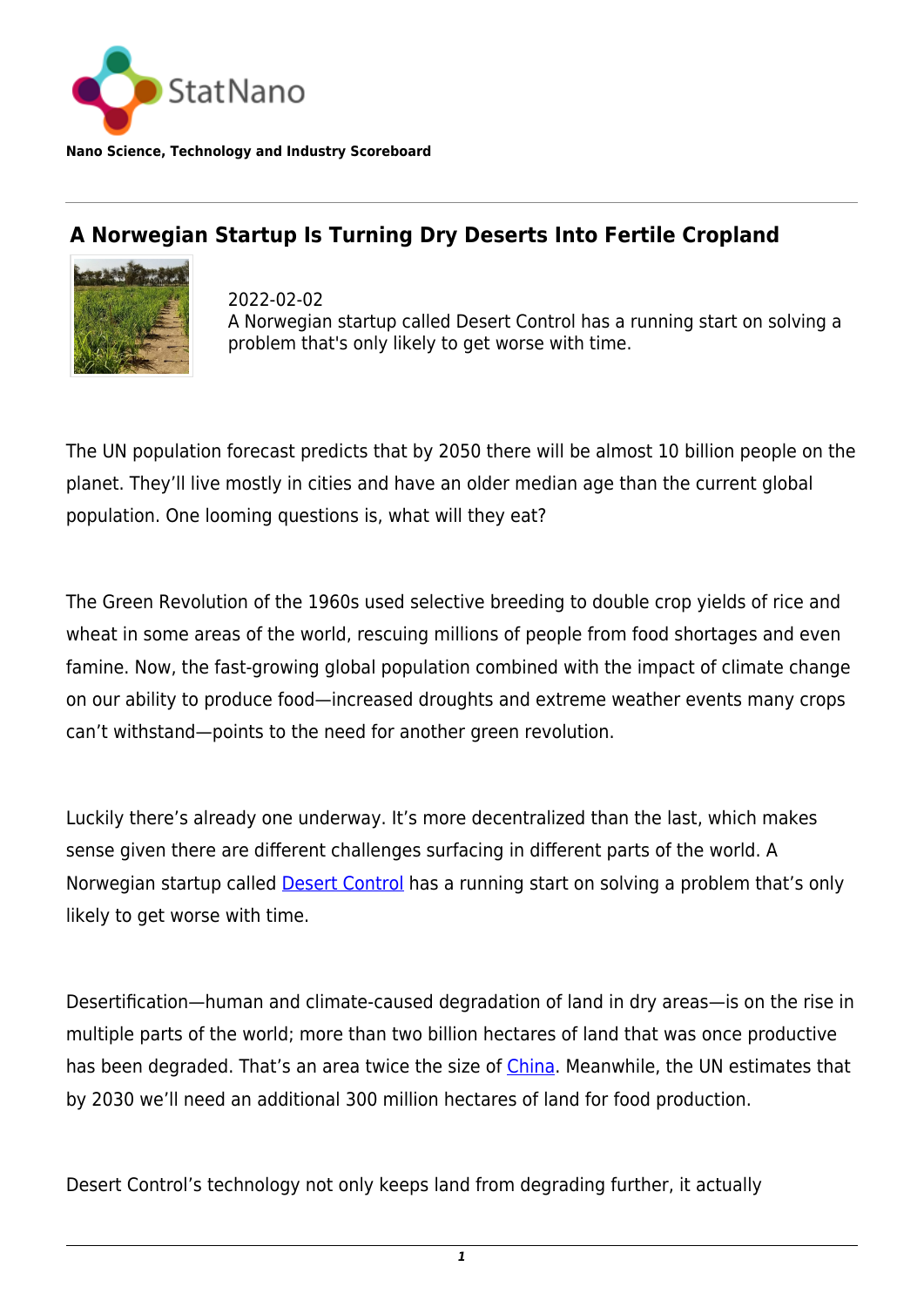transforms arid, poor-quality soil into nutrient-rich, food-growing soil.

Here's how it works.

Sandy soil doesn't retain water and nutrients; they run right through it and end up in the groundwater below. Desert Control developed a substance it calls Liquid Nanoclay (LNC), which coats sand particles with a layer of clay 1.5 nanometers thick. The coating allows moisture to stick and absorb to the sand. That means water and nutrients stick around, too, creating ideal conditions for plants to grow.

Picture the technology as a sort of giant sponge inserted just below ground level. LNC is sprayed onto land using traditional irrigation systems (like sprinklers), saturating the soil down to the root level of the plants that will be grown there. The "sponge" holds moisture within itself—as sponges do—keeping that moisture from filtering down deeper where it would no longer reach plants' roots, and enhancing the effects of fertilizer. There are no chemicals involved, just clay and water.

Perhaps most amazingly, it only takes seven hours to transform a piece of land from arid to arable with LNC application.

According to Desert Control's website, a field test near Abu Dhabi yielded cauliflowers and carrots that were 108 percent bigger than those in the control area, and field tests in [Egypt](http://statnano.com/country/Egypt) documented a four-fold increase in the yield of wheat. Most recently, LNC was used to grow watermelon, pearl millet, and zucchini in the desert outside Dubai.

## $\pmb{\times}$

Before and after photos of the crops in Dubai.

Adding clay to soil isn't a new idea; farmers have been doing it for centuries. What's new is